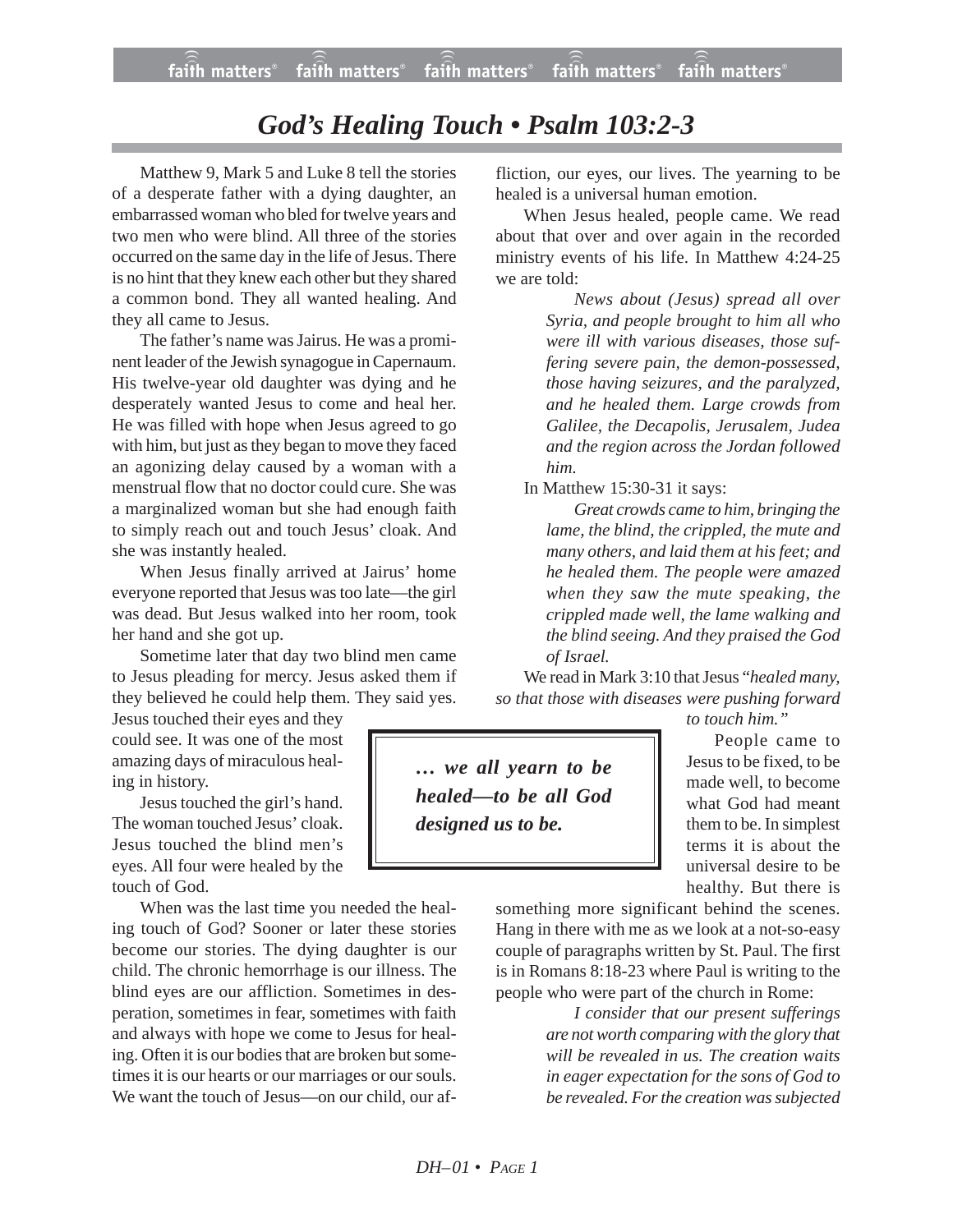*to frustration, not by its own choice, but by the will of the one who subjected it, in hope that the creation itself will be liberated from its bondage to decay and brought into the glorious freedom of the children of God.*

*We know that the whole creation has been groaning as in the pains of childbirth right up to the present time. Not only so, but we ourselves, who have the firstfruits of the Spirit, groan inwardly as we wait eagerly for our adoption as sons, the redemption of our bodies.*

God's original creation was very, very good. But sin entered the picture and ever since then sin has sickened all of God's creation. Our whole world yearns to be healed. And, we are part of the world. The sickness of sin has polluted our environment, turned angels into demons, corrupted culture and caused disease and death.

This is not the way it was supposed to be. God created our world to be sin-free. God designed us to be holy, happy and healthy. Deep in our hearts and heads we yearn to be what God created us to be. That is why we all yearn to be healed—to be all God designed us to be.

God wants what we want. That is why he heals our bodies, souls and relationships.

When God heals us it is to move us forward. not back. This is a profound and important concept. When God heals us it is not mostly about yesterday; it is about tomorrow. Let us consider some biblical examples.

Job's 42-chapter biography is found in the middle of the Old Testament. He was healthy, wealthy and wise until Satan tried to take him down. He lost his business, his health, his friends and all ten of his children (seven sons and three daughters).

God healed Job. He cured his painful disease and restored his relationships. His business prospered. He even fathered ten more children who were the brightest and best in the nation.

Yes, God healed Job but that healing did not take him back to the way things used to be. Ten children he loved had died. It was an unspeakable loss. Healing took him forward but did not make everything as it once had been. He was given ten more children. But he was not given back the first ten. He lived over a hundred years after his life was restored, but I would imagine there were times when he still missed his children.

John 5 tells the story of Jesus going to Jerusalem and the Pool of Bethesda near the city's Sheep Gate. There was an ancient belief that once a year an angel would come to Bethesda and stir the waters. Whoever was first into the pool was healed of whatever was their ailment. So, the pool was surrounded with sick and disabled people.

It was there that Jesus met a man who had been severely disabled for 38 years. Jesus asked him, "Do you want to get well?" It seemed like such a silly question. The man explained that he had no helper to get him into the water if an angel came. Someone else always beat him in. It was hard for him to want healing and never get what he wanted.

Jesus told him to get up and walk. The man obeyed. He was healed, he got up and he walked away from the pool fully restored. It was one of Jesus' great miracles.

But the man did not get back the 38 years he had been disabled. He was not instantly younger. Considering the life expectancy of his generation, most of his life was over. When others were running, praying, working, playing and dancing he was disabled. All his yesterdays were forever passed. Jesus healed him for all of his tomorrows.

In John 20:25 Doubting Thomas refused to believe Jesus was resurrected from the dead. He said he would not believe until he saw Jesus' crucifixion scars on his hands and side. So, Jesus accommodated Thomas by offering to let him examine his scars from the nails and spear. Jesus had been crucified, died and healed of death but he did not return to the way he was before he was crucified. Jesus was resurrected for heaven. He was healed for the future not the past.

All of this is so important for us to understand. When we are healed of an addiction that lasted thirty years we do not get those years back again. When God heals our illness it does not guarantee there will be no scars. When healing finally comes to a marriage or other wounded relationship all the memories of yesterday will not be erased.

Healing is about the future. Healing gives us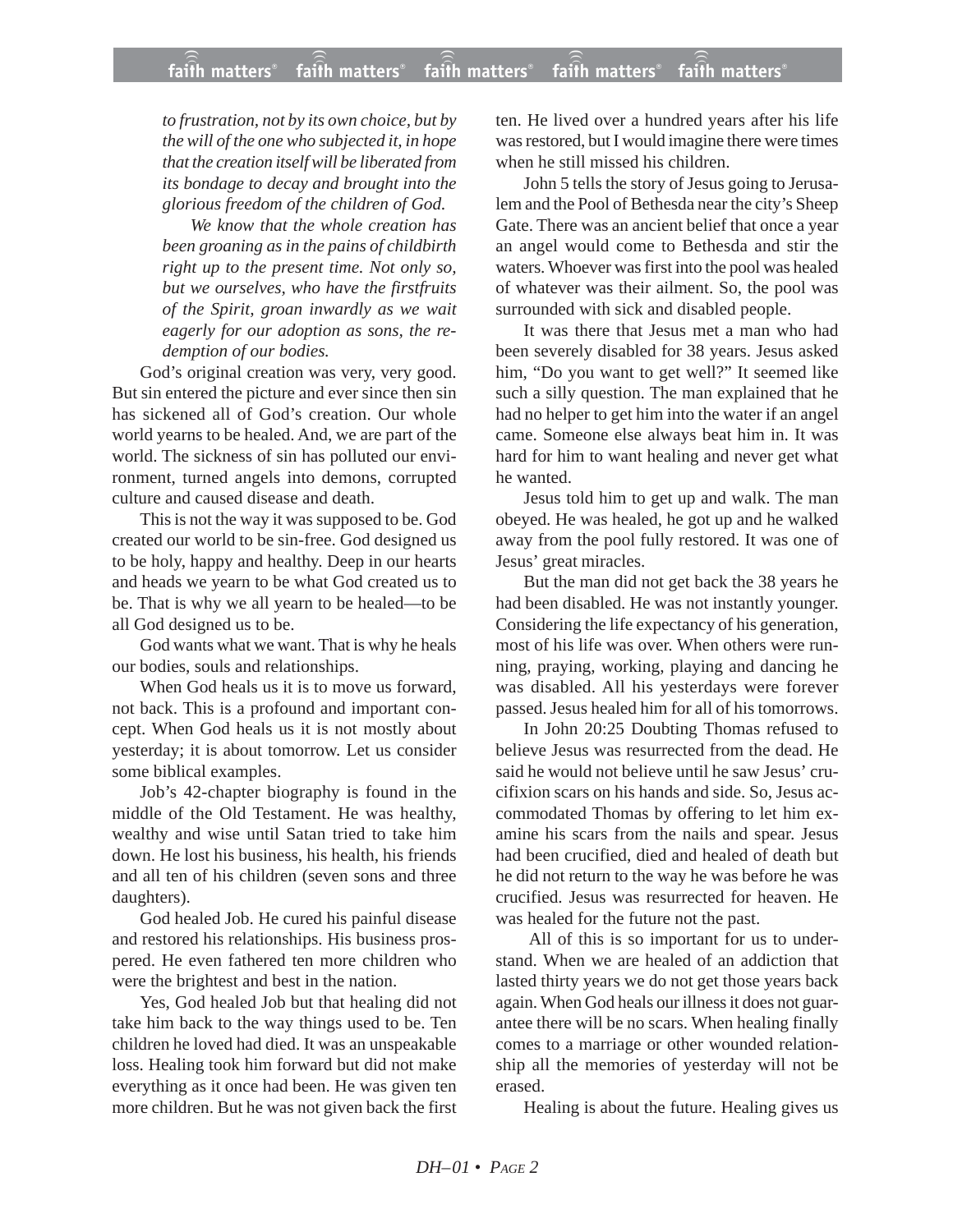what we need to live the life God wants us to live. Healing is not perfection or even correction. Healing is God's gift for a better tomorrow.

The ultimate healing is resurrection. God promises Christians resurrection bodies that will be an updated version of our present bodies that will last for eternity. We will be who we are. We will be recognized by our appearance. We will not return to the way we once were but we will be totally healed and ready for forever. You can read about this in I Corinthians 15 and elsewhere in the New Testament. We will be healed of death!

This perspective explains the seemingly strange words of the person who says, "I have been healed but not cured." God may not have eliminated her body's disease but he gave her healing of the soul to live for the future.

All of this helps us realize that when it comes to our hurts and illnesses God knows, he cares and he heals. In theory it is easy to say that God knows and cares but it is not so easy in the midst of pain. When your child is sick, when your body hurts, when your depression is deep—and God is silent

to your prayers—it is not hard to wonder if God really knows what is happening and if he really cares about your pain.

The clear message of the New Testament is that Jesus personally under-

stands suffering. He has been there! He knows what it is like to go through the tortures of pain, humiliation, depression, loneliness, temptation and death. He knows what it is like to pray for deliverance and not get it. He prayed three times for God the Father to call off the crucifixion and was refused every time. The repeated message of the Bible is that God cares about our pain. Jesus went out of his way to help and heal. His biography is full of reports of miracles to touch the lives of those with needs.

With absolute confidence I can tell you that God is there for you for whatever healing you desire. If you wake up every morning with pain, if you have been diagnosed with cancer, if your arteries are blocked, if you are estranged from your family, if your marriage is breaking up, if your

soul is infected with sin, if your spirit is broken— God knows, God cares and God heals. You need never doubt the interest of God or the goodness of God in your life.

So, who among us really believes this? According to Newsweek magazine most Americans believe in divine miracles. It states that 84% of Americans believe in divine miracles, 79% believe in the reality of miracles described in the Bible, 48% have personal experience with miracles, 63% know of people who have experienced miracles, 77% believe God heals sick people who have been given no chance of survival by medical doctors.

But, what do medical doctors believe? How do their percentages compare to the rest of us? According to a survey taken at a meeting of the American Academy of Family Physicians, 99% are convinced that religious belief can heal and 75% believe that the prayers of others can help a patient's recovery.

But surveys and percentages do not heal any of us. God does that! I truly believe that. So, let's get practical. Every week at Wooddale Church

there is a sheet in the ChurchNews with prayer requests taken from the previous weekend's information cards. The majority of requests are for healing. One week they included these requests:

Grief over the death of Brad in a fire 5-month old Victoria with whooping cough Steve's father with a kidney infection Mother with cancer Friend with a drug addiction Joseph's pain in his right hand Dave's radiation treatments Michael's salvation Jerry's colon cancer Evelyn's stomach cancer Janet's cancer Brother's aggressive scleroderma Genie's knee surgery Daughter's lump on her neck Student depression and loneliness Couple with troubled marriage Will God heal these afflictions? He will. Some

*Healing is God's gift for a better tomorrow.*